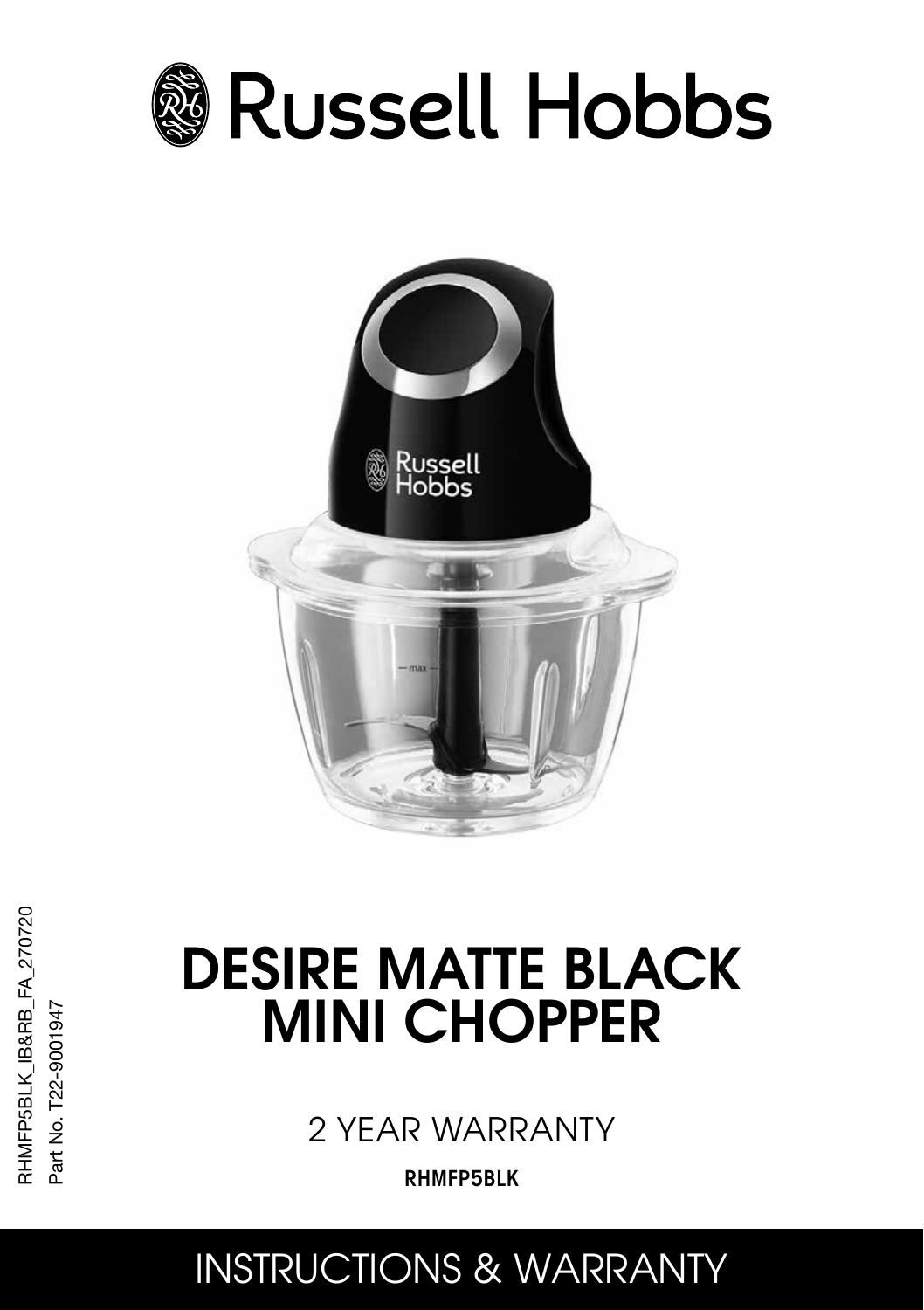## IMPORTANT SAFEGUARDS

When using electrical appliances, basic safety precautions should always be followed, including:

- 1. To protect against electrical hazards, do not immerse the power cord, plug or stick mixer motor unit in water or any other liquid.
- 2. Do not use outdoors or in damp or moist areas.
- 3. Grasp the appliance in the hand-grip area only. Never place fingers or hold the appliance near the blade area.
- 4. This appliance is not intended for use by persons (including children) with reduced physical, sensory or mental capabilities, or lack of experience and knowledge, unless they have been given supervision or instruction concerning use of the appliance by a person responsible for their safety.
- 5. Care should be taken to avoid personal injury when handling the sharp cutting blades, emptying the bowl and during cleaning. Use a glove or a towel for safety.
- 6. Misuse may cause injury.
- 7. Always turn off and unplug from the power outlet if left unattended and before assembling, disassembling or cleaning.
- 8. To disconnect, switch off the wall power outlet, then grasp and pull the plug from wall outlet. Never pull by the cord.
- 9. Do not operate this appliance with a damaged cord/plug or after the appliance has malfunctioned, been dropped or damaged in any manner. Contact Customer Service for examination, adjustment, repair or replacement.
- 10. There are no user serviceable parts. If power cord is damaged, it must be replaced by the manufacturer or similarly qualified person in order to avoid a hazard.
- 11. Do not use on an inclined plane or unstable surface.
- 12. Keep hands and utensils away from moving blades when in use to prevent the possibility of severe personal injury and damage to the stick mixer. A plastic/silicone scraper may be used, but only when the stick mixer is not running.
- 13. Be certain the mini-chopper lid is securely fitted and all fittings such as blades are secure before using.
- 14. Do not operate the stick mixer motor unit without the attachments fitted.
- 15. Do not operate this appliance for longer than 10 seconds when mixing very heavy loads and allow 2 minutes rest between uses.
- 16. Do not add hot liquid to the glass bowl as it may be ejected out of the appliance due to sudden steaming.
- 17. Ensure the stick mixer is switched off and the blades have come to a complete stop before removing processed contents.
- 18. Do not overfill the stick mixer containers.
- 19. Do not place on or near any heat sources.
- 20. CAUTION: The blades are extremely sharp. Handle with care.
- 21. Follow the instructions when cleaning this appliance.
- 22. Do not use alkaline cleaning agents or harsh abrasives when cleaning this appliance.
- 23. Clean the appliance after each use.
- 24. Do not use the appliance for other than its intended purpose.
- 25. This appliance is not a toy. Children should be supervised to ensure they do not play with this appliance.
- 26. This appliance is not intended to be operated by means of an external timer or separate remote control system.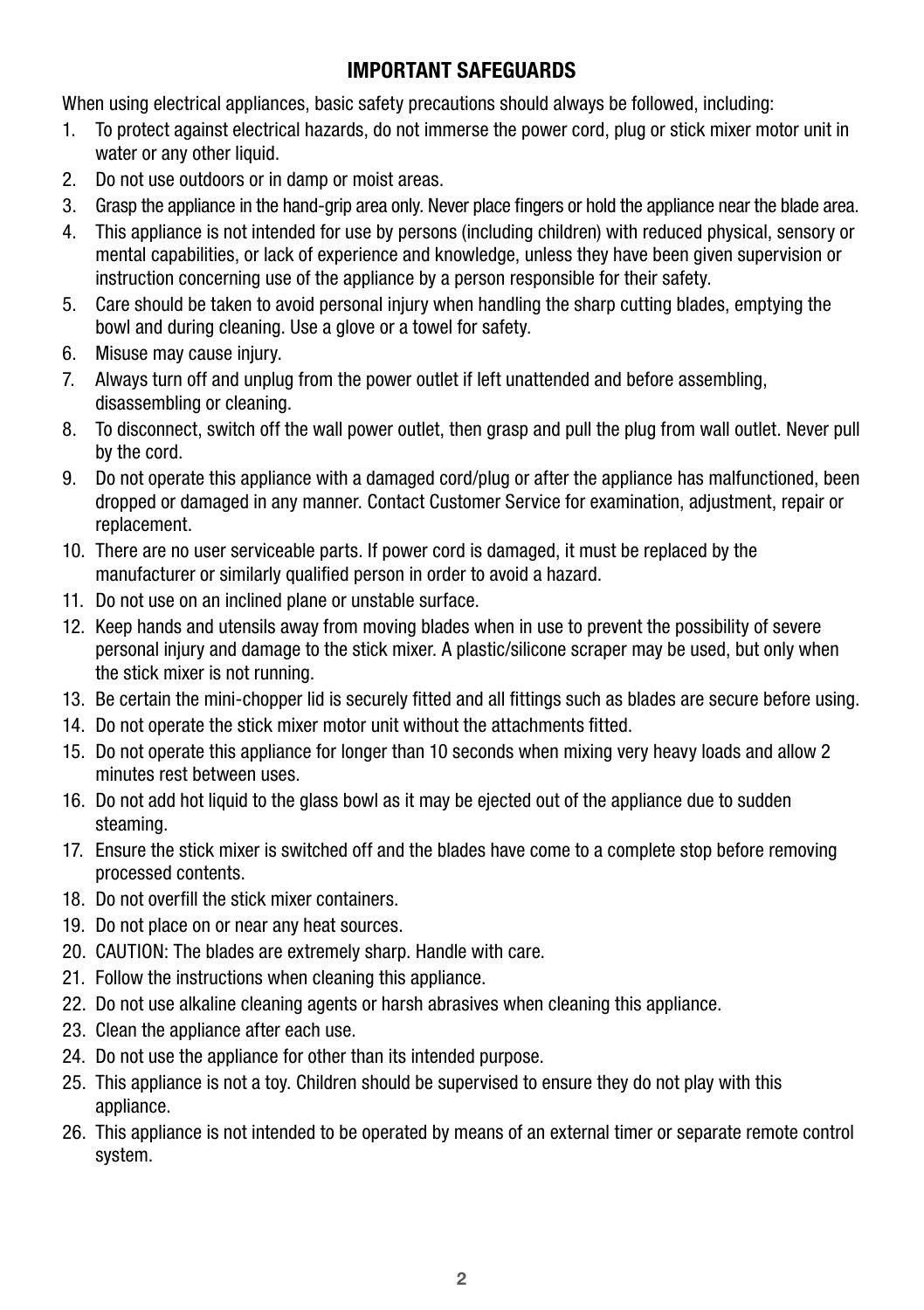27. For added safety, electrical appliances should be connected to a power outlet that is protected by a residual current device (RCD), also often referred to as a 'Safety Switch'. Your switchboard may already incorporate an RCD. If unsure, call an electrician for verification and fitting if necessary.

This appliance is intended for use in households and similar environments such as:

- staff kitchen areas in shops, office and other working environments;
- farm houses;
- by clients in hotels, motels and other residential type environments;
- bed and breakfast type environments.

## SAVE THESE INSTRUCTIONS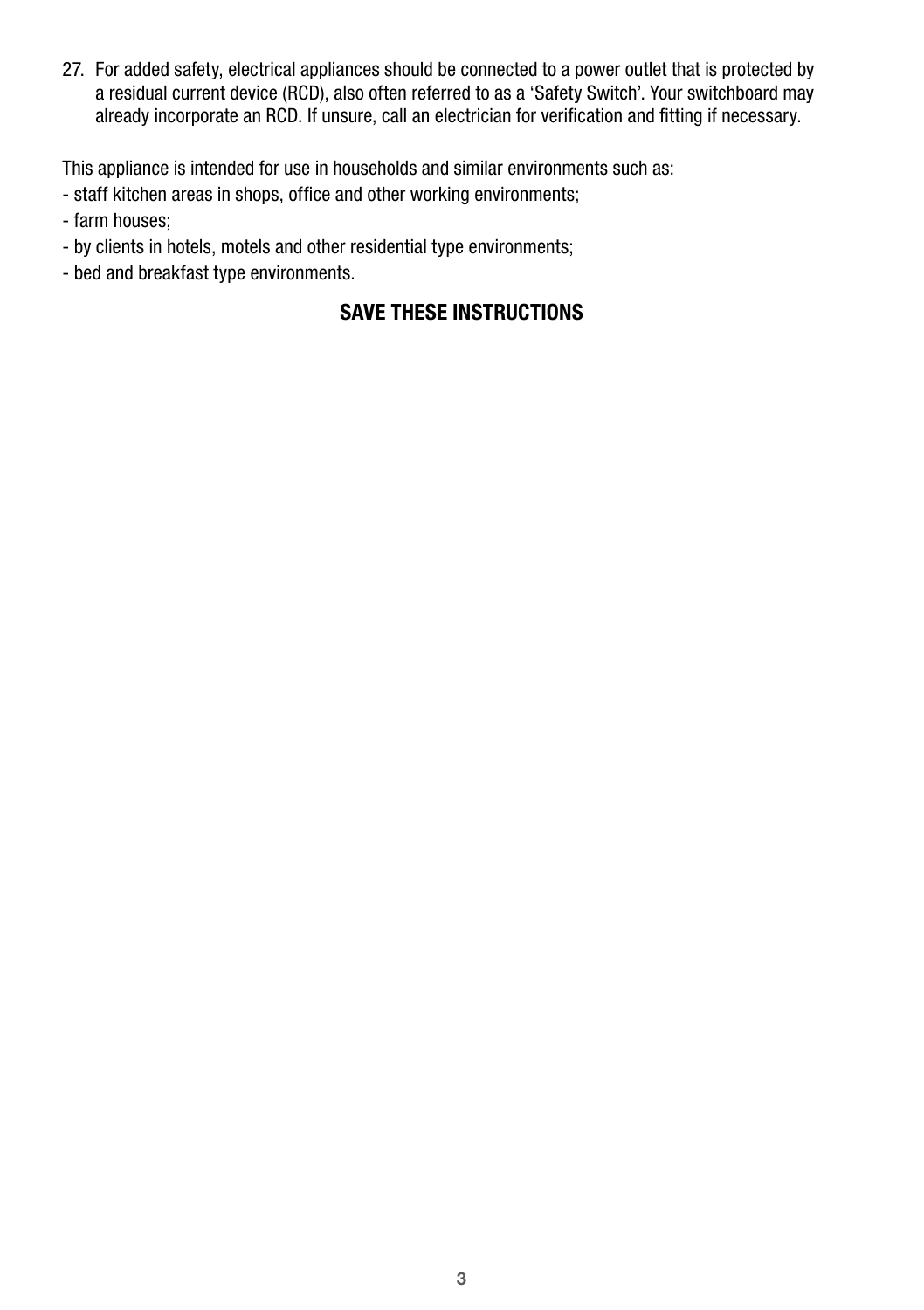Congratulations on the purchase of your new Russell Hobbs Desire Matte Black Mini Chopper. Each unit is manufactured to ensure safety and reliability. Before using the Mini Chopper for the first time, please read this instruction booklet carefully and keep it for future reference.

Pass it on if you pass on the appliance.

When using this appliance, basic safety precautions should always be followed.



## FEATURES

- 1. Pulse button
- 2. Motor Unit
- 3. Processing Lid
- 4. Storage Lid
- 5. Blade unit
- 6. Chopper Bowl
- 7. Spindle
- 8. Flanges
- $\overline{\mathbb{C}\mathbb{C}\mathbb{C}}$  Dishwasher safe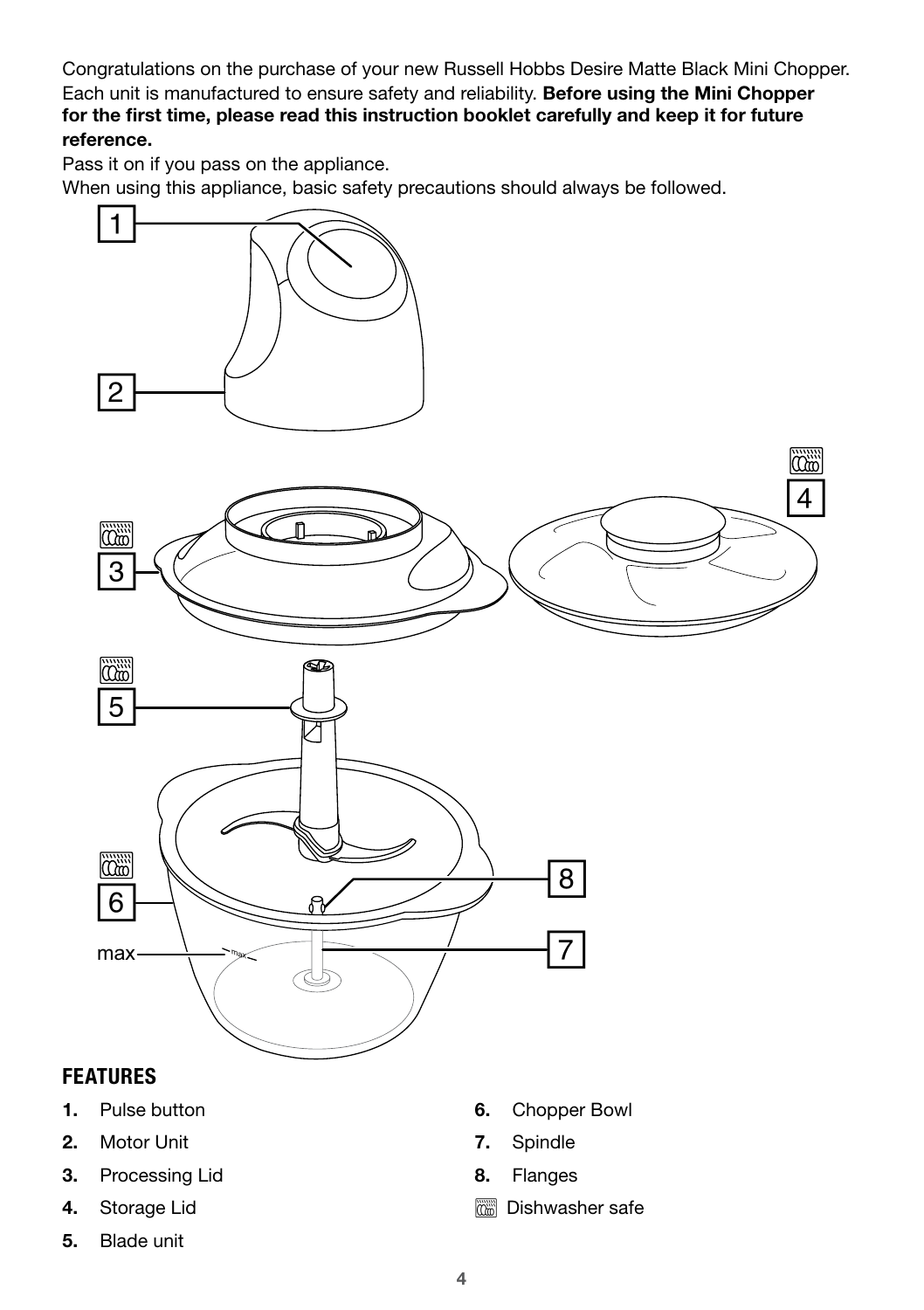## BEFORE FIRST USE

- Don't try to chip ice, don't try to chop raw meat, and take great care with the blades.
- Don't fill above max.
- Don't process hard foods i.e. anything you can't cut easily with a kitchen knife.
- Don't chop big bits maximum 18mm cubes.
- Cut hard food such as cinnamon into small pieces before adding into the bowl. Large pieces may jam the blade and result in damage to the appliance

## USING THE MINI CHOPPER

- 1. Unplug the appliance.
- 2. Lift the motor unit off the bowl. Lift the processing lid off the bowl.
- 3. Lower the blade unit over the spindle in the bottom of the bowl. You may have to turn it slightly, to fit over the flanges on the spindle. It's spring-loaded, so you'll feel some resistance as you push it down.
- 4. Put the food in the bowl.
- 5. Align the central hole in the processing lid with the top of the blade unit, and lower the lid on to the bowl.
- 6. Lower the motor unit on to the processing lid. You may have to turn it slightly, to engage the top of the blade unit.
- 7. Put the plug into the power socket.
- 8. Press the switch to start the motor, release it to switch off.
- 9. It's best to run the motor in bursts of a few seconds at a time, and inspect the results between bursts.

## AFTER USE

- 1. Unplug the appliance.
- 2. Lift the motor unit off the bowl. Lift the processing lid off the bowl.
- 3. Put a finger on top of the blade unit, to stop it falling out.
- 4. Tip the processed contents out of the bowl.
- 5. Alternatively, hold the plastic part of the blade unit, turn it to free it from the spindle flanges, and lift it straight up and out of the bowl.
- 6. Fit the storage lid to the bowl.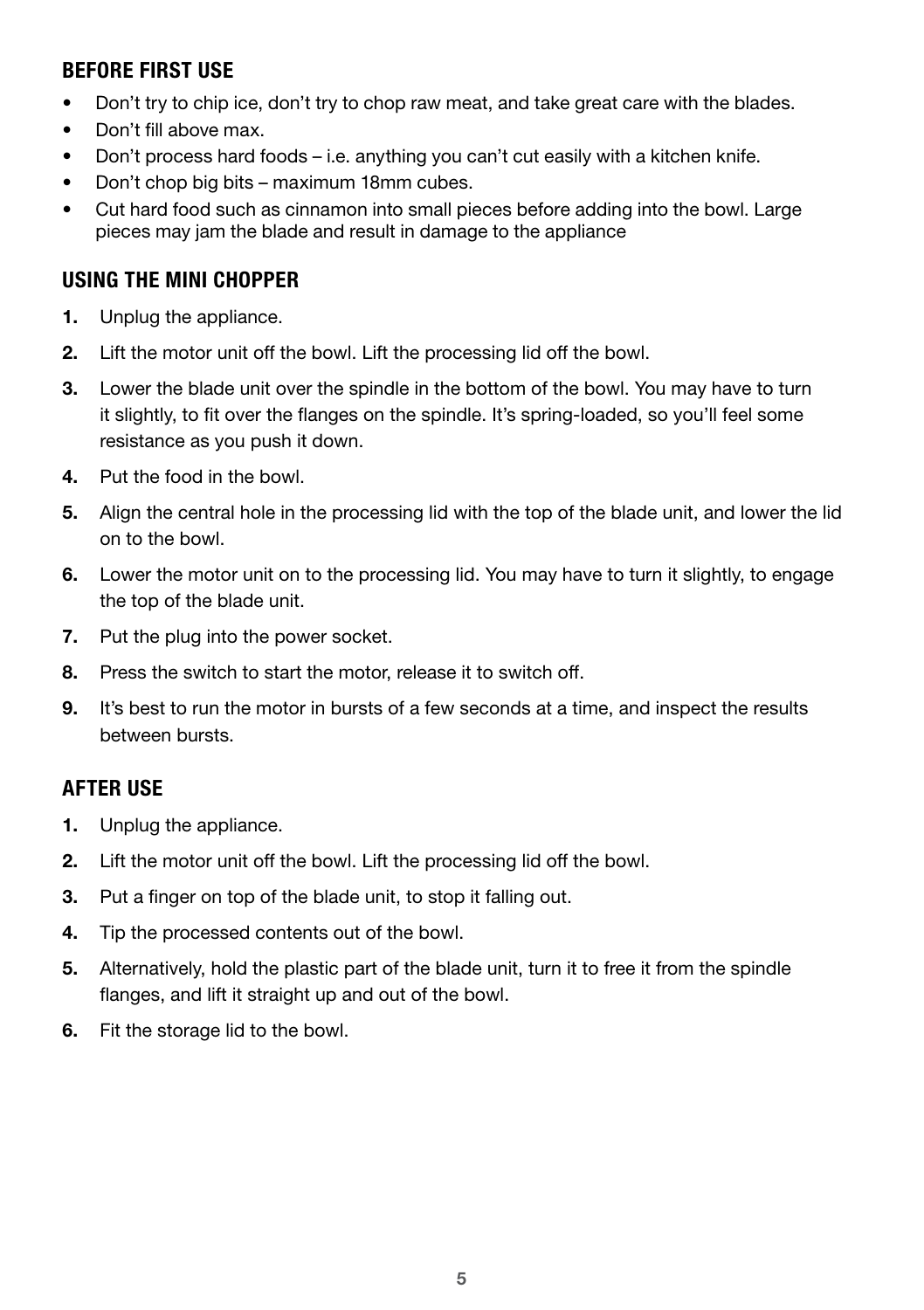## CARE AND MAINTENANCE

- 1. Unplug the appliance.
- 2. Wipe the outside of the motor unit with a clean damp cloth.
- 3. Clean the inside of the blade unit with a toothpick.
- 4. Hand wash the removable parts.

**Fou may wash these parts in a dishwasher, but the harsh environment inside the** dishwasher will affect the surface finishes. The damage should be cosmetic only, and should not affect the operation of the appliance.

Legislation in some localities mandates that e-waste (anything with a plug, battery or cord) is disposed of through controlled recycling facilities and must not be disposed of in general household waste. For more information about recycling of electrical and battery operated appliances, please contact your local council or your local household waste disposal service.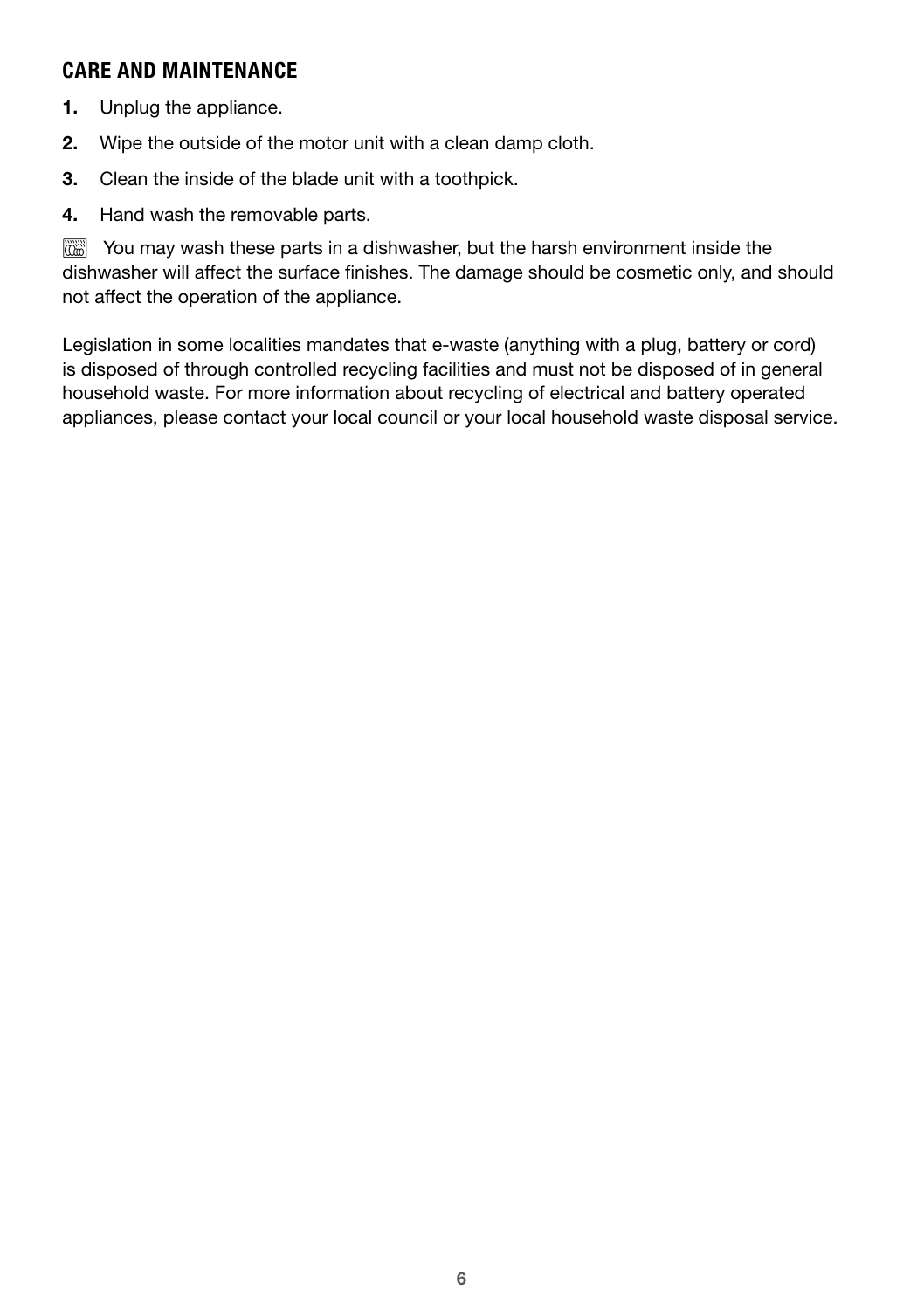**Spectrum Brands Australia Pty Ltd** Locked Bag 3004 Braeside Victoria 3195 Australia

**Customer Service in Australia** TollFree: 1800 623 118 Email: info@spectrumbrands.com.au Website: www.spectrumbrands.com.au **Spectrum Brands New Zealand Ltd** PO Box 9817 Newmarket Auckland 1149 New Zealand

**Customer Service in New Zealand** TollFree: 0800 736 776 Email: service@spectrumbrands.co.nz Website: www.spectrumbrands.co.nz

## **Spectrum Brands Australia Pty Ltd and Spectrum Brands New Zealand Ltd Warranty Against Defects**

In this warranty:

**Australian Consumer Law** means the Australian consumer law set out in Schedule 2 to the Competition and Consumer Act 2010;

**CGA** means the New Zealand Consumer Guarantees Act 1993;

Goods means the product or equipment which was accompanied by this warranty and purchased in Australia or New Zealand, as the case may be;

### **Manufacturer**, **We** or **us** means:

- 1. for Goods purchased in Australia, Spectrum Brands Australia Pty Ltd ABN, 78 007 070 573; or
- 2. for Goods purchased in New Zealand, Spectrum Brands New Zealand Ltd, as the case may be, contact details as set out at the end of this warranty;

Supplier means the authorised distributor or retailer of the Goods that sold you the Goods in Australia or in New Zealand; and

You means you, the original end-user purchaser of the Goods.

- 1. Our goods come with guarantees that cannot be excluded under the Australian Consumer Law, or the CGA. You are entitled to a replacement or refund for a major failure and compensation for any other reasonably foreseeable loss or damage. You are also entitled to have the goods repaired or replaced if the goods fail to be of acceptable quality and the failure does not amount to a major failure.
- 2. The benefits provided by this Warranty are in addition to all other rights and remedies in respect of the Goods which the consumer has under either the Australian Consumer Law or the CGA. The original purchaser of the Goods is provided with the following Warranty subject to the Warranty Conditions:
- 3. We warrant the Goods for all parts defective in workmanship or materials for a period of 2 years **(Warranty Period)** from the date of purchase.

If the Goods prove defective within the Warranty Period by reason of improper workmanship or material, we may, at our own discretion, repair or replace the Goods without charge.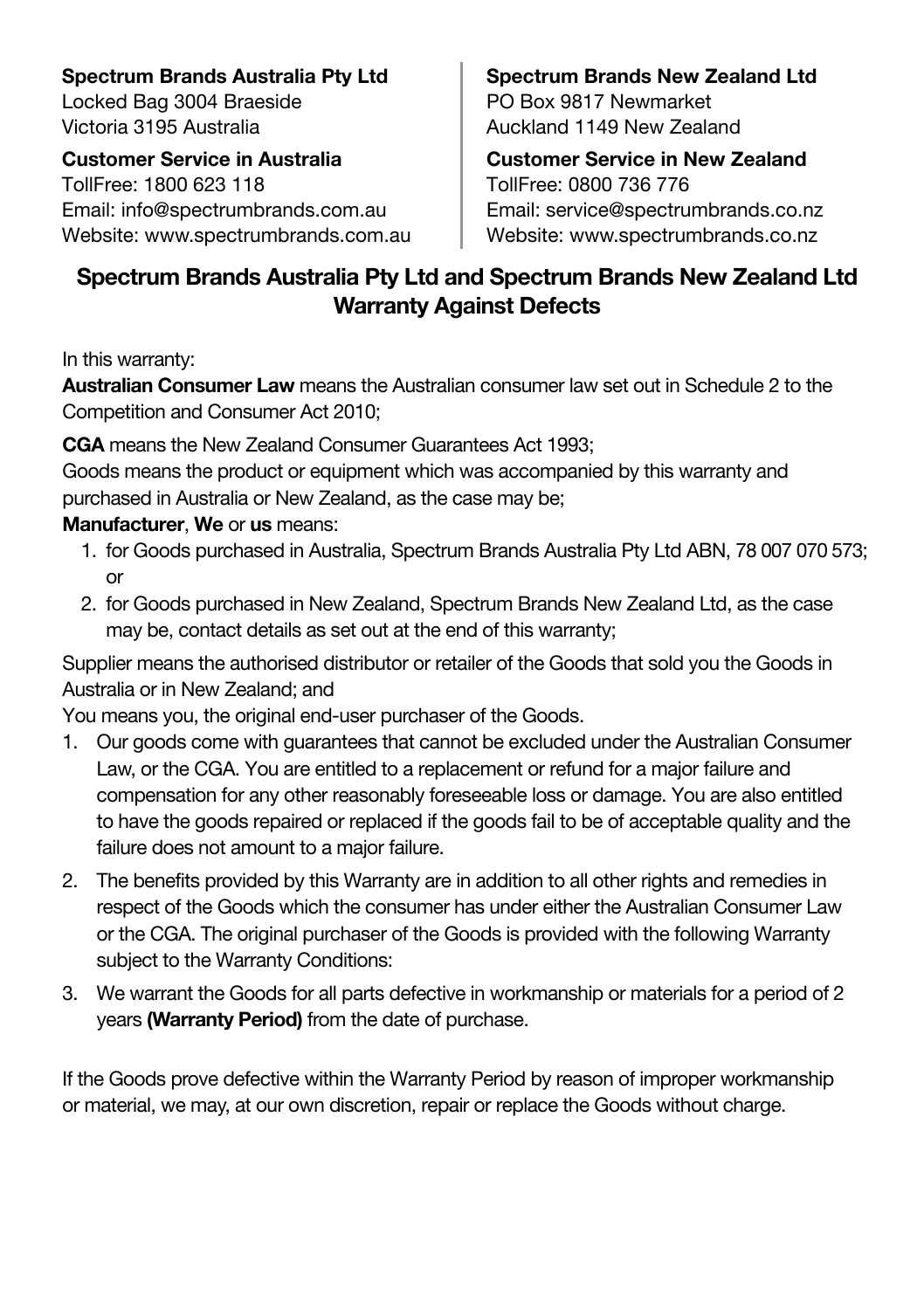### **Warranty Conditions**

- 4. The Goods must be used in accordance with the manufacturer's instructions. This Warranty does not apply should the defect in or failure of the Goods be attributable to misuse, abuse, accident or non-observance of manufacturer's instructions on the part of the user. As far as the law permits, the manufacturer does not accept liability for any direct or consequential loss, damage or other expense caused by or arising out of any failure to use the Goods in accordance with the manufacturer's instructions.
- 5. Exhaustible components (such as batteries, filters and brushes) of the Goods are included under this Warranty only where there is a defect in workmanship or materials used.
- 6. The warranty granted under clause 3 is limited to repair or replacement only.
- 7. Any parts of the Goods replaced during repairs or any product replaced remain the property of the manufacturer. In the event of the Goods being replaced during the Warranty Period, the warranty on the replacement Goods will expire on the same date as for the Warranty Period on the original Goods which are replaced.
- 8. In order to claim under the warranty granted under clause 3 you must:
	- (a) Retain this warranty with your receipt/proof of purchase; and
	- (b) Return the Goods to us at the relevant address or to the Supplier by prepaid freight within the Warranty Period accompanied with (i) the legible and unmodified original proof of purchase, which clearly indicates the name and address of the Supplier, the date and place of purchase, the product name or other product serial number and (ii) this warranty.
- 9. This warranty is immediately void if:
	- (a) Any serial number or appliance plate is removed or defaced;
	- (b) The Goods have been serviced or otherwise repaired by a person not authorised to do so by us or where non approved replaced parts are used.
- 10. The Goods are designed for domestic use only. The Goods must be connected to the electrical voltage requirements as specified in the ratings label located on the Goods.
- 11. This warranty does not cover the cost of claiming under the warranty or transport of the Goods to and from the Supplier or us.
- 12. This warranty is only valid and enforceable in Australia against Spectrum Brands Australia Pty Ltd and in New Zealand against Spectrum Brands New Zealand Ltd.

Contact us or the Supplier for further details.

## **Register your product online**

If you live in Australia please visit: www.spectrumbrands.com.au/warranty If you live in New Zealand Please visit: www.spectrumbrands.co.nz/warranty Registration of your warranty is not compulsory, it gives us a record of your purchase AND entitles you to receive these benefits: Product information; Hints and tips; Recipes and news; Information on special price offers and promotions.

**Any questions?** Please contact Customer Service for advice.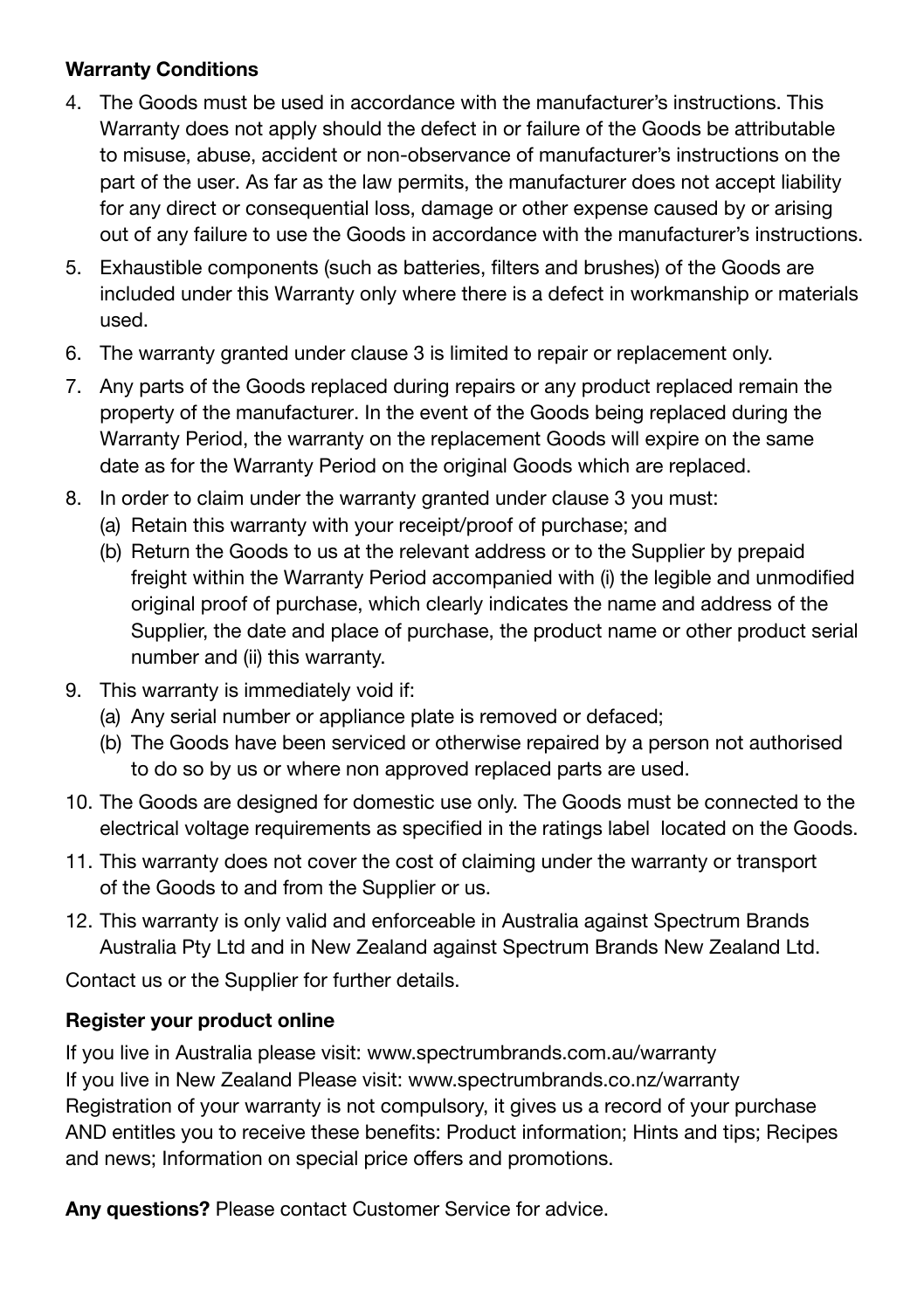



# DESIRE MATTE BLACK MINI CHOPPER

2 YEAR WARRANTY

RHMFP5BLK

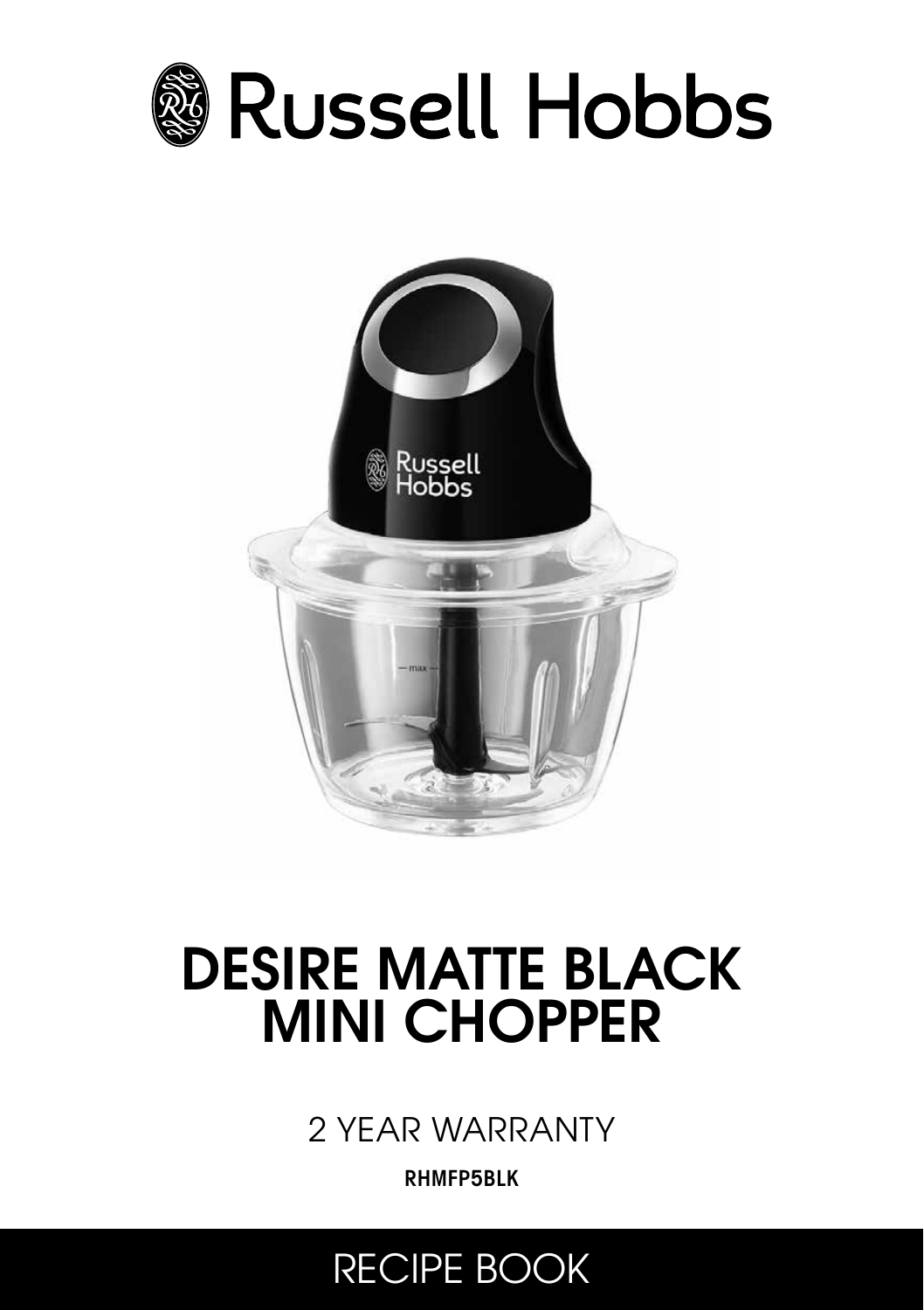## LEEK & POTATO SOUP

#### Ingredients:

75g leeks, trimmed 75g potatoes, peeled 1 vegetable or chicken stock cube 400ml water Salt and pepper to taste

#### Method:

- 1. Put the leeks and potatoes into the bowl, and process for a couple of seconds (you want them lumpy, not mushy).
- 2. Transfer to a pan, and add the water and stock cube.
- 3. Bring to the boil, stirring, then reduce the heat, cover the pan, and simmer for 20 minutes.
- 4. Let the mixture cool for about 30 minutes, then process till the mixture is silky smooth.
- 5. Return the mixture to the pan, and heat to serving temperature (don't let it boil, or it may separate).
- 6. Taste, adjust the seasoning, and serve with crusty bread.

Serves 2

#### *www.russellhobbs.com.au*

#### *www.russellhobbs.co.nz*

RUSSELL HOBBS and logo are Trade Marks of Spectrum Brands, Inc., or one of its subsidiaries. Manufactured in China to Spectrum Brands specifications. ©2020 Spectrum Brands, Inc.

Recipes are to be used in conjunction with the RHMFP5BLK Desire Matte Black Mini Chopper by Russell Hobbs. All rights reserved. No part of this publication may be reproduced, stored in a retrieval system or transmitted in any form or by any means, electronic, mechanical, photocopying, recording or otherwise, without prior permission of the copyright owner.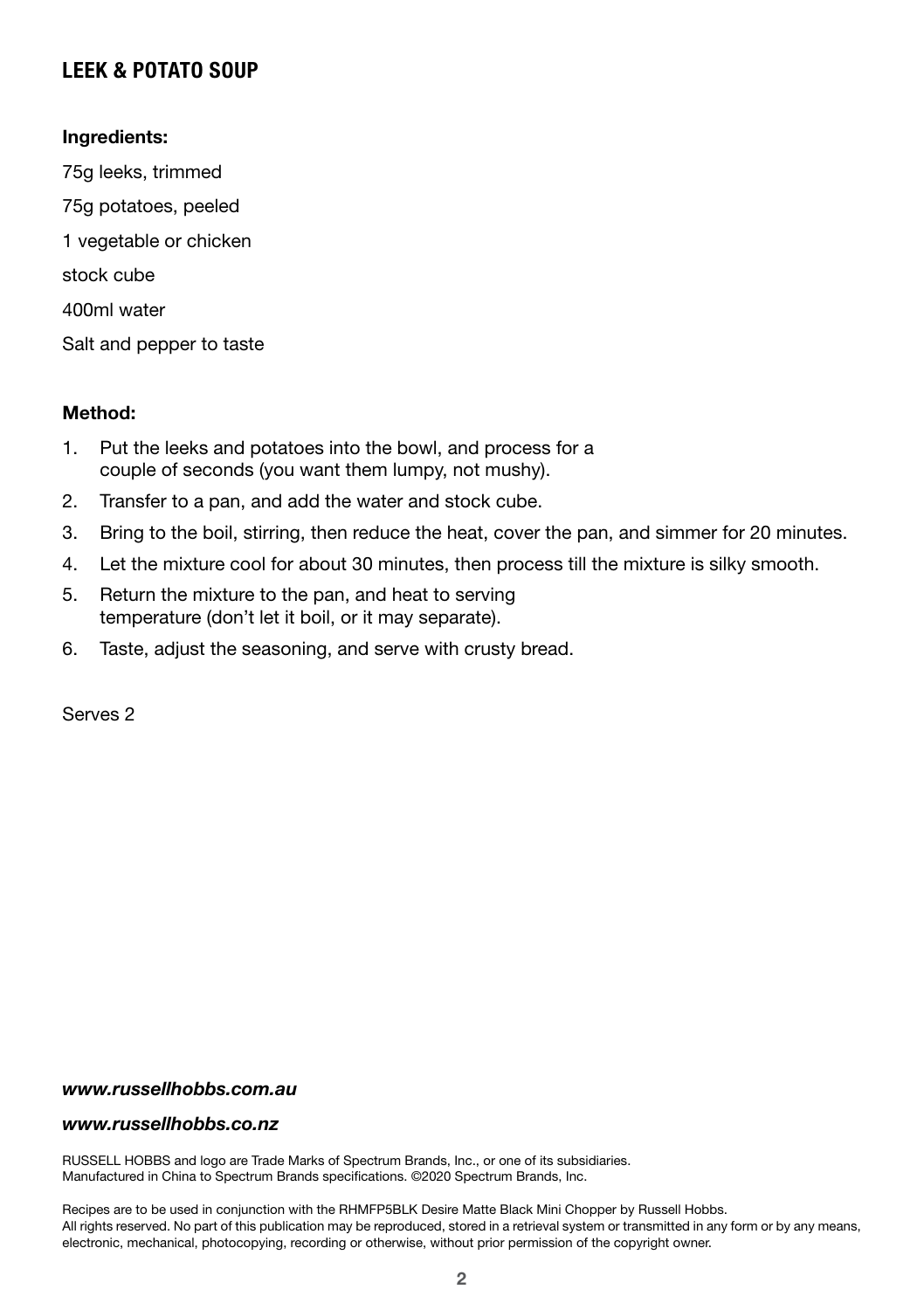## CORIANDER PESTO

#### (dip, topping or sauce)

#### Ingredients:

2 handfuls fresh leaf coriander 3 cloves fresh garlic 60g pine nuts 125ml olive oil 60g freshly grated Parmesan Salt and freshly ground black pepper to taste

#### Method:

- 1. Put the coriander, garlic, pine nuts, and a bit more than half the oil into the bowl, and process till the mixture looks smooth.
- 2. To adjust the thickness, add a little oil and give it a short burst of speed.
- 3. Repeat till the consistency looks right, then taste it, and adjust the seasoning.
- 4. Serve as a dip, as a topping for soup, or tossed through warm pasta.

## BLACK OLIVE AND ANCHOVY TAPENADE/SAUCE

#### Ingredients:

250g pitted black olives 60g anchovy fillets, drained 3 tbsp capers, drained 150ml olive oil 2 tbsp brandy (optional) Fresh ground black pepper

#### Method:

- 1. Pour half the oil, and put everything else into the bowl.
- 2. Process for a couple of seconds, then check the mixture.
- 3. Pour the remainder of the oil and process, till you achieve the consistency you need.
- Tip: For a tapenade, to spread on toast, you need a paste.

For a sauce, to toss through warm pasta, it should be fairly runny.